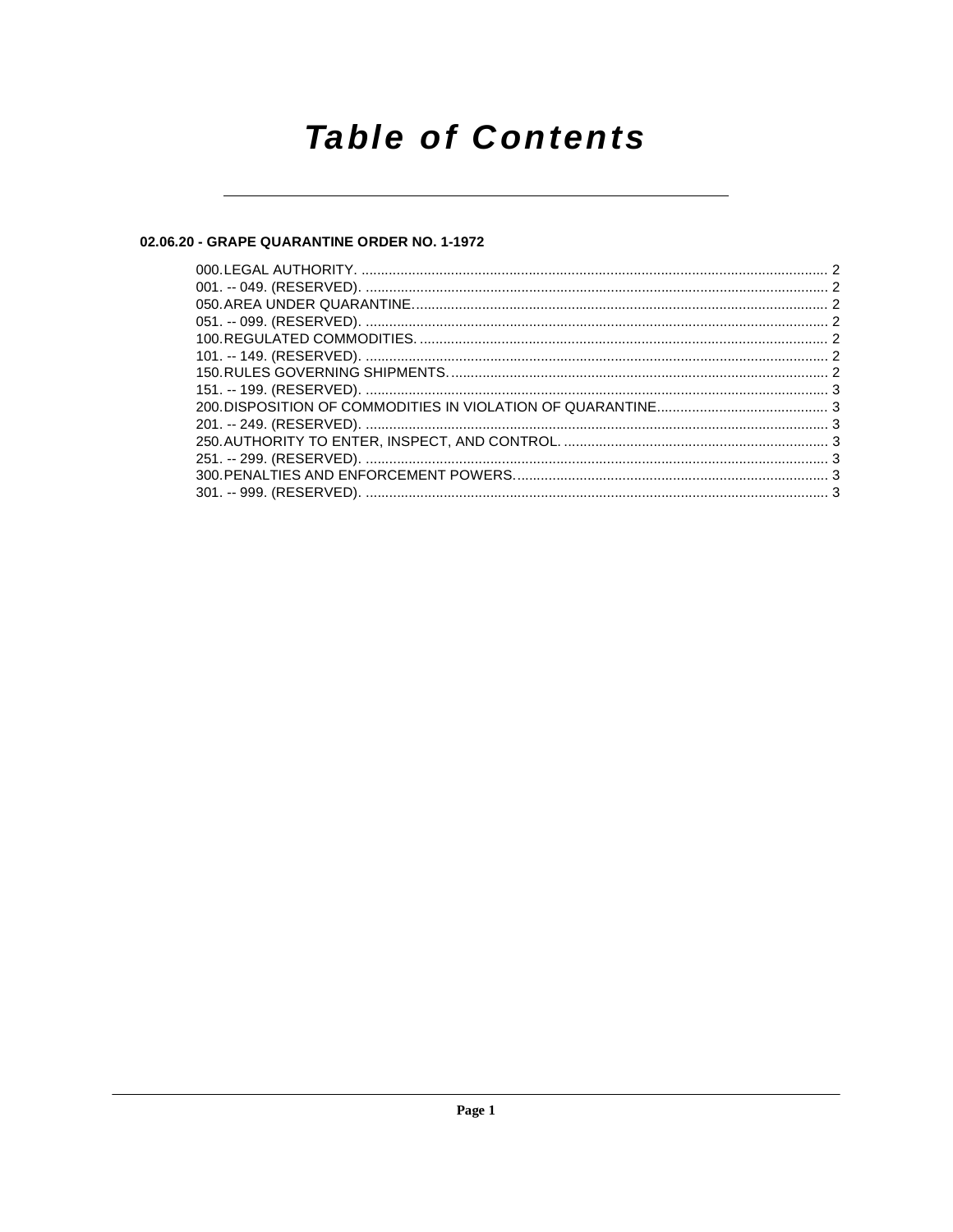#### **IDAPA 02 TITLE 06 Chapter 20**

#### **02.06.20 - GRAPE QUARANTINE ORDER NO. 1-1972**

#### <span id="page-1-1"></span><span id="page-1-0"></span>**000. LEGAL AUTHORITY.**

Whereas, the introduction of a series of highly infectious virus diseases and plant pests of grape into the state of Idaho would entail great losses to the horticultural interests of the state, and Whereas, the most rigid examination cannot determine the presence of virus diseases on dormant grape plants or parts of plants. Now therefore, I, Oscar C. Arstein, Idaho Commissioner of Agriculture, under authority vested in me by the provisions of Title 22, Chapters 19 and 20, Idaho Code, in order to prevent the introduction of certain grape plant pests and plant diseases into the state of Idaho, declare that a quarantine be and the same is hereby established at the boundaries of the state of Idaho, set forth the area under quarantine, regulated commodities, regulations governing shipments, disposition of commodities in violation of quarantine, authority to enter, inspect and control, and penalties and enforcement powers. (2-21-72)

#### <span id="page-1-9"></span><span id="page-1-2"></span>**001. -- 049. (RESERVED).**

<span id="page-1-11"></span><span id="page-1-5"></span><span id="page-1-4"></span><span id="page-1-3"></span>

| 050.          | AREA UNDER OUARANTINE.<br>All areas outside of the territorial borders of the state of Idaho.           | $(2-21-72)$ |
|---------------|---------------------------------------------------------------------------------------------------------|-------------|
| $051. - 099.$ | (RESERVED).                                                                                             |             |
| 100.          | <b>REGULATED COMMODITIES.</b><br>Plants and all parts thereof (except fruits) of grape (Vitis species). | $(2-21-72)$ |
| $101. - 149.$ | (RESERVED).                                                                                             |             |

#### <span id="page-1-12"></span><span id="page-1-7"></span><span id="page-1-6"></span>**150. RULES GOVERNING SHIPMENTS.**

<span id="page-1-8"></span>**01. Admittance Into Idaho**. Plants and parts thereof of grapes will be admitted into the state of Idaho provided the following provisions are complied with. (2-21-72)

a. European or wine grape (Vitis vinifera) plants orparts thereof will be admitted when accompanied by phytosanitary certificate, issued by a legal certifying agency of the state of origin, certifying the regulated commodities to be free from known virus diseases and plant pests detrimental to grapes. Phytosanitary certificates are to reach the office of the Division of Plant Industries, Boise, Idaho, ten (10) days prior to shipment. (2-21-72)

b. All other grape (Vitis species) and all hybrid grape plants or parts thereof will be admitted when evidence is given that the regulated commodities were treated, heat or fumigation, for plant pests detrimental to grapes. Type of treatment must meet with the approval of the Director of the Idaho Department of Agriculture.

(2-21-72)

c. All rooted grape plants (not rooted in sterile media) of (Vitis vinifera and/or Vitis species) will be admitted when evidence is given that the regulated commodities were treated, heat or fumigation, for plant pests detrimental to grapes, and which type of treatment must meet with the approval of the Director of the Idaho Department of Agriculture. The contract of Agriculture. (2-21-72)

<span id="page-1-10"></span>**02. Marking Contents And Treatment**. All shipments of grape plants or parts thereof shall be marked with the contents and treatment applied on the outside of the package or container. (2-21-72)

<span id="page-1-13"></span>**03. Shipment Inspection Provisions**. Any and all shipments of commodities under the foregoing provisions must be held by the person who ordered such grape plants or parts thereof. Such person shall immediately notify the Department at the time the grape plants or parts thereof are received. The person shipping or moving the grape plants or parts thereof into Idaho shall immediately notify the Department at the time of shipment. The grape plants or parts thereof shall be held as required by this Subsection until they have been inspected and passed by the Director of the Idaho Department of Agriculture, his deputy, or by a state plant quarantine officer. (2-21-72)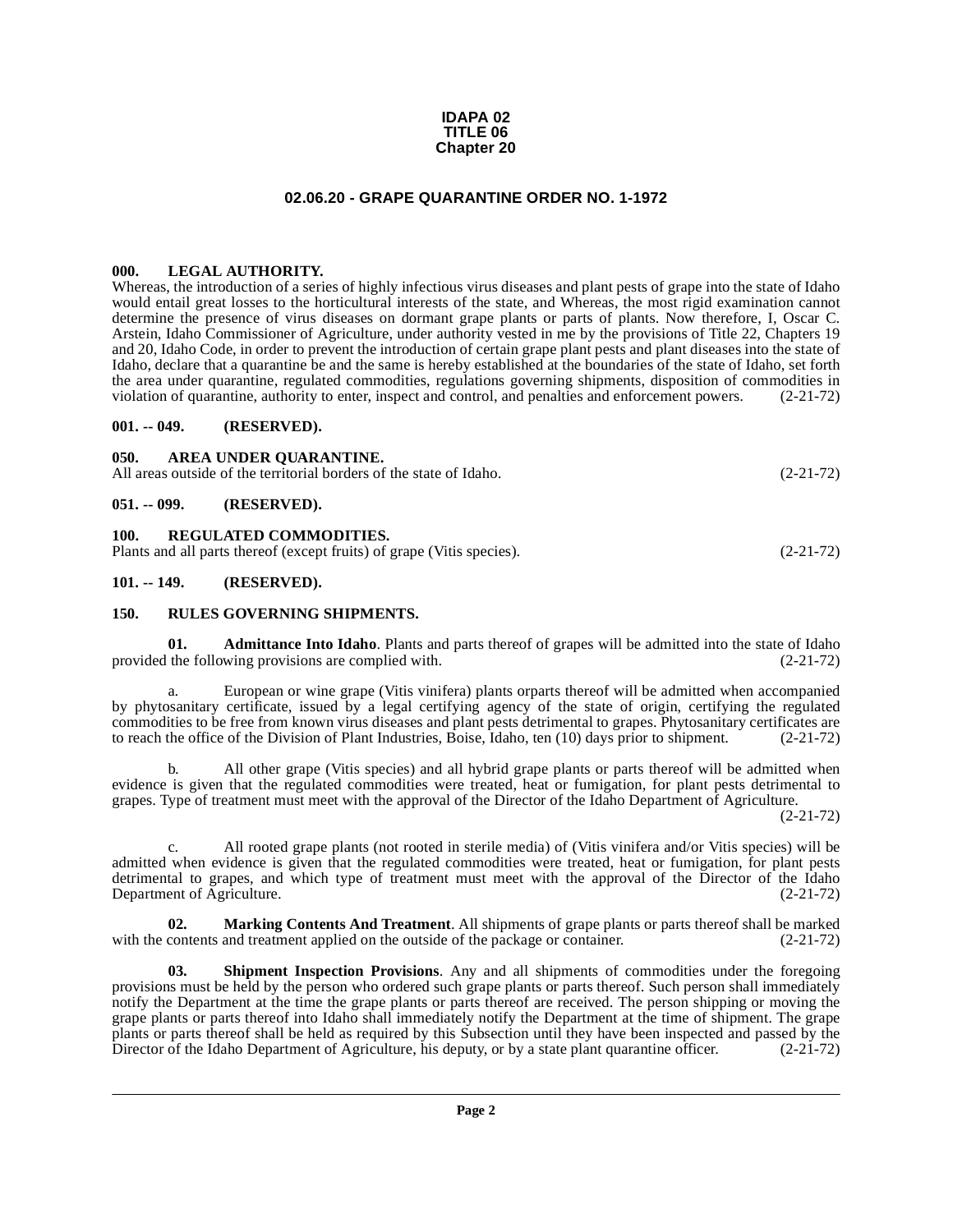#### <span id="page-2-0"></span>**151. -- 199. (RESERVED).**

#### <span id="page-2-10"></span><span id="page-2-1"></span>**200. DISPOSITION OF COMMODITIES IN VIOLATION OF QUARANTINE.**

Any commodity set forth in Section 150 of this quarantine, or any grape plants or parts thereof, not meeting the requirements of this quarantine shall immediately be sent out of the state of Idaho or destroyed at the option and expense of the owner or owners, his or their responsible agents and under the direction of the Director of the Idaho<br>Department of Agriculture or his deputies. (2-21-72) Department of Agriculture or his deputies.

#### <span id="page-2-2"></span>**201. -- 249. (RESERVED).**

#### <span id="page-2-7"></span><span id="page-2-3"></span>**250. AUTHORITY TO ENTER, INSPECT, AND CONTROL.**

<span id="page-2-11"></span>**01. Entry And Inspection**. The Idaho Director of Agriculture or his deputies are authorized to enter and inspect any or all grape plantings in the state of Idaho. (2-21-72)

<span id="page-2-8"></span>**02. Control And Destruction Of Infected Plants**. Whenever the Director of Agriculture finds that there is imminent peril that virus diseases or plant pests will spread from infected grape plantings to and contaminate other uninfected grape plantings because of refusal, failure, or neglect to control the already infected grape plantings, he may at once give notice in writing to control or destroy in part or total the infected grape plantings under the provisions of Section 22-1901, Idaho Code, and he may thereafter, if necessary, proceed to destroy such infected grape plantings under the terms and provisions of Title 22, Chapter 19, Idaho Code. (2-21-72)

#### <span id="page-2-4"></span>**251. -- 299. (RESERVED).**

#### <span id="page-2-12"></span><span id="page-2-5"></span>**300. PENALTIES AND ENFORCEMENT POWERS.**

<span id="page-2-9"></span>**01. Deputies**. All designated deputies of the Director of the Idaho Department of Agriculture are red to carry out all the provisions of this quarantine. (2-21-72) empowered to carry out all the provisions of this quarantine.

<span id="page-2-13"></span>**02. Violation**. Any person violating the provisions of the Order will be subject to the penalty provisions of Title 22, Chapters 19 and 20, Idaho Code.  $(2-21-72)$ 

<span id="page-2-6"></span>**301. -- 999. (RESERVED).**